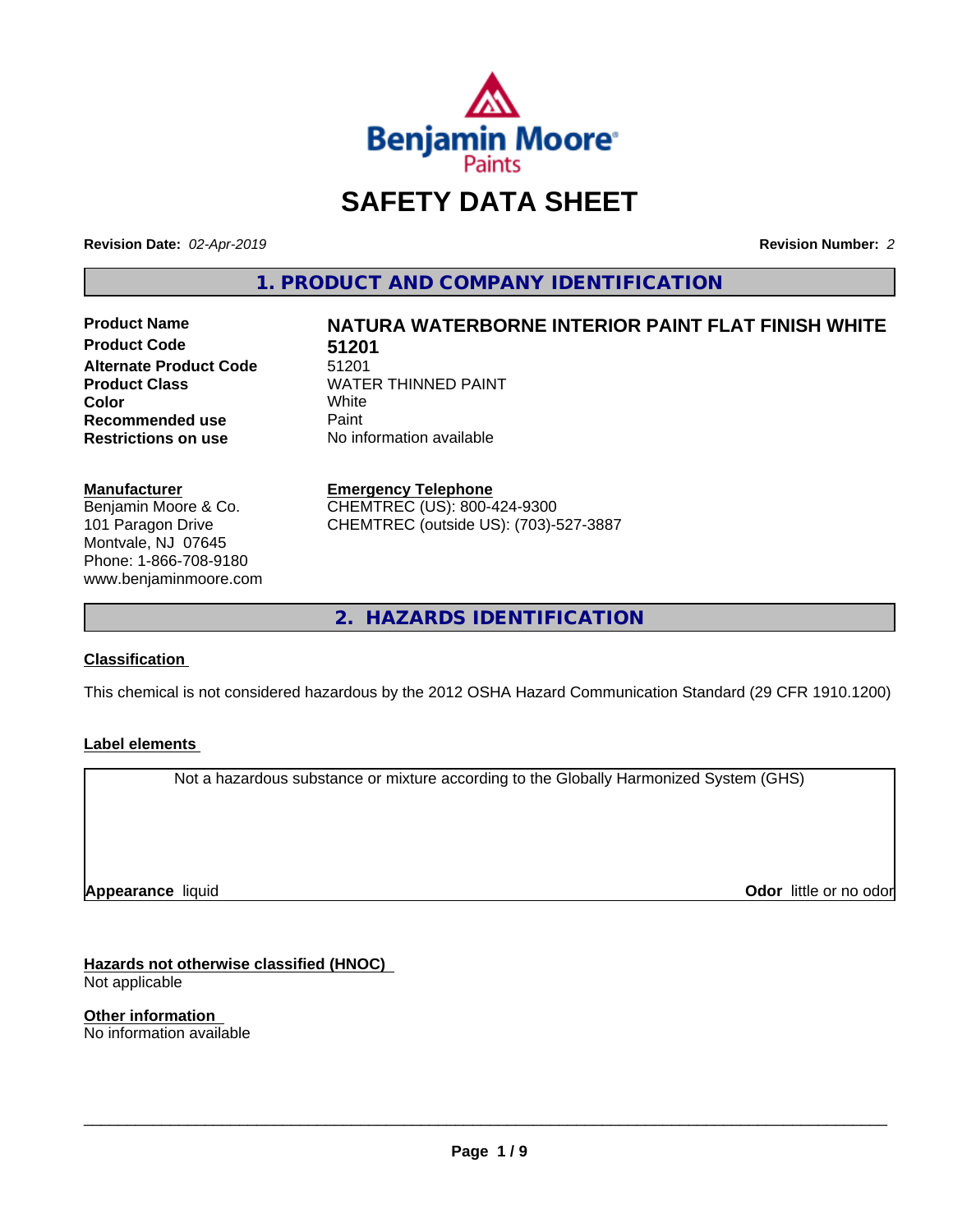# **3. COMPOSITION INFORMATION ON COMPONENTS**

\_\_\_\_\_\_\_\_\_\_\_\_\_\_\_\_\_\_\_\_\_\_\_\_\_\_\_\_\_\_\_\_\_\_\_\_\_\_\_\_\_\_\_\_\_\_\_\_\_\_\_\_\_\_\_\_\_\_\_\_\_\_\_\_\_\_\_\_\_\_\_\_\_\_\_\_\_\_\_\_\_\_\_\_\_\_\_\_\_\_\_\_\_

| <b>Chemical name</b> | CAS No.    | Weight-%  |
|----------------------|------------|-----------|
| Titanium dioxide     | 13463-67-7 | $20 - 25$ |
| Nepheline svenite    | 37244-96-5 | $5 - 10$  |
| Silica, amorphous    | 7631-86-9  | $5 - 10$  |
| Kaolin, calcined     | 92704-41-1 | - 5       |
| Diatomaceous earth   | 61790-53-2 | - 5       |

|                                                  | 4. FIRST AID MEASURES                                                                                    |
|--------------------------------------------------|----------------------------------------------------------------------------------------------------------|
| <b>General Advice</b>                            | No hazards which require special first aid measures.                                                     |
| <b>Eye Contact</b>                               | Rinse thoroughly with plenty of water for at least 15 minutes and consult a<br>physician.                |
| <b>Skin Contact</b>                              | Wash off immediately with soap and plenty of water while removing all<br>contaminated clothes and shoes. |
| <b>Inhalation</b>                                | Move to fresh air. If symptoms persist, call a physician.                                                |
| Ingestion                                        | Clean mouth with water and afterwards drink plenty of water. Consult a physician<br>if necessary.        |
| <b>Most Important</b><br><b>Symptoms/Effects</b> | None known.                                                                                              |
| <b>Notes To Physician</b>                        | Treat symptomatically.                                                                                   |

**5. FIRE-FIGHTING MEASURES**

| <b>Suitable Extinguishing Media</b>                                                     | Use extinguishing measures that are appropriate to local<br>circumstances and the surrounding environment.                                   |
|-----------------------------------------------------------------------------------------|----------------------------------------------------------------------------------------------------------------------------------------------|
| <b>Protective Equipment And Precautions For</b><br><b>Firefighters</b>                  | As in any fire, wear self-contained breathing apparatus<br>pressure-demand, MSHA/NIOSH (approved or equivalent)<br>and full protective gear. |
| <b>Specific Hazards Arising From The Chemical</b>                                       | Closed containers may rupture if exposed to fire or<br>extreme heat.                                                                         |
| <b>Sensitivity To Mechanical Impact</b>                                                 | No.                                                                                                                                          |
| <b>Sensitivity To Static Discharge</b>                                                  | No.                                                                                                                                          |
| <b>Flash Point Data</b><br>Flash Point (°F)<br><b>Flash Point (°C)</b><br><b>Method</b> | Not applicable<br>Not applicable<br>Not applicable                                                                                           |
| <b>Flammability Limits In Air</b>                                                       |                                                                                                                                              |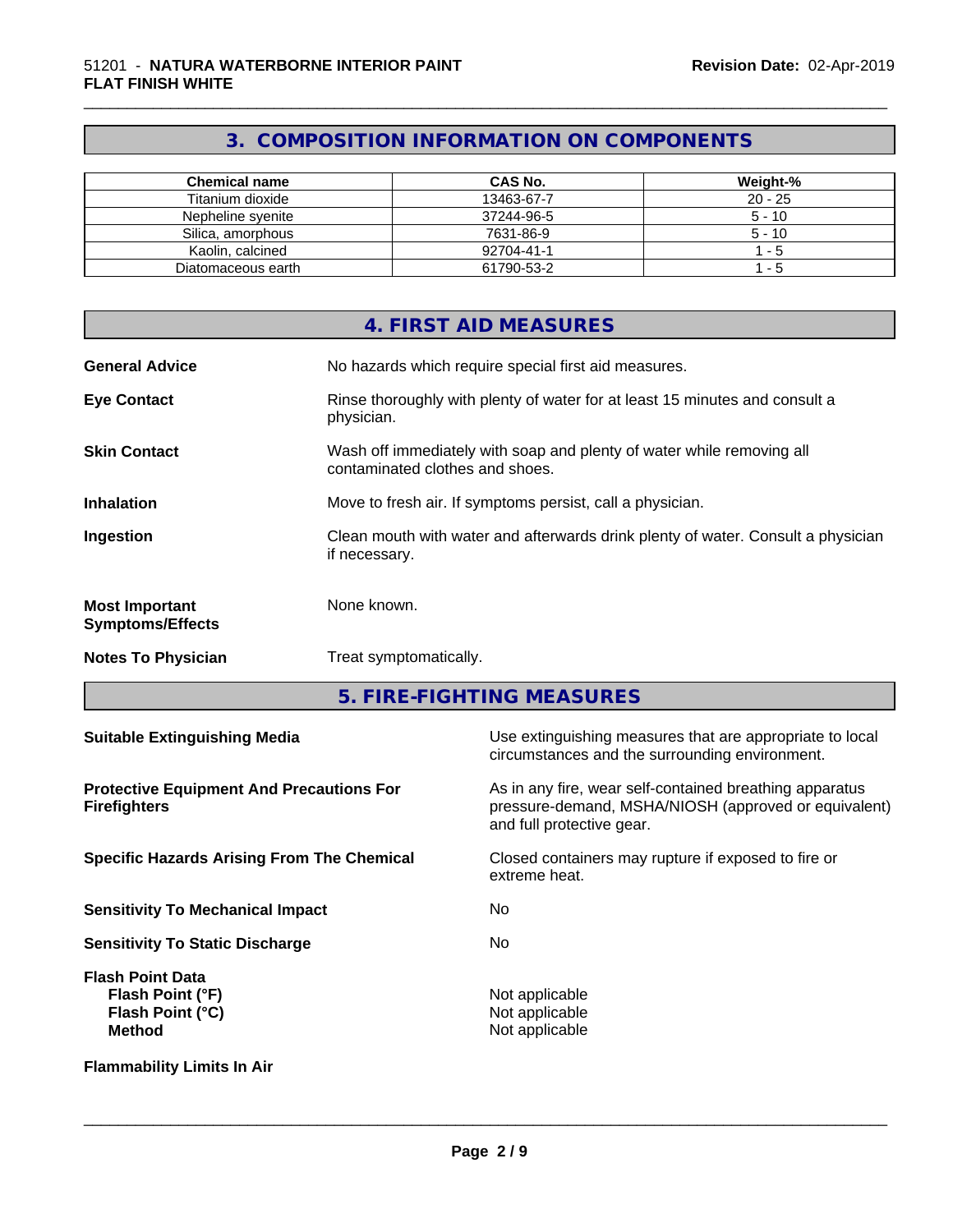#### **Lower flammability limit:**<br>
Upper flammability limit:<br>
Upper flammability limit:<br>
Not applicable **Upper flammability limit:**

\_\_\_\_\_\_\_\_\_\_\_\_\_\_\_\_\_\_\_\_\_\_\_\_\_\_\_\_\_\_\_\_\_\_\_\_\_\_\_\_\_\_\_\_\_\_\_\_\_\_\_\_\_\_\_\_\_\_\_\_\_\_\_\_\_\_\_\_\_\_\_\_\_\_\_\_\_\_\_\_\_\_\_\_\_\_\_\_\_\_\_\_\_

**NFPA Health:** 1 **Flammability:** 0 **Instability:** 0 **Special:** Not Applicable

#### **NFPA Legend**

- 0 Not Hazardous
- 1 Slightly
- 2 Moderate
- 3 High
- 4 Severe

*The ratings assigned are only suggested ratings, the contractor/employer has ultimate responsibilities for NFPA ratings where this system is used.*

*Additional information regarding the NFPA rating system is available from the National Fire Protection Agency (NFPA) at www.nfpa.org.*

# **6. ACCIDENTAL RELEASE MEASURES**

| <b>Personal Precautions</b>      | Avoid contact with skin, eyes and clothing. Ensure adequate ventilation.                                                                                                         |
|----------------------------------|----------------------------------------------------------------------------------------------------------------------------------------------------------------------------------|
| <b>Other Information</b>         | Prevent further leakage or spillage if safe to do so.                                                                                                                            |
| <b>Environmental precautions</b> | See Section 12 for additional Ecological Information.                                                                                                                            |
| <b>Methods for Cleaning Up</b>   | Soak up with inert absorbent material. Sweep up and shovel into suitable<br>containers for disposal.                                                                             |
|                                  | 7. HANDLING AND STORAGE                                                                                                                                                          |
| <b>Handling</b>                  | Avoid contact with skin, eyes and clothing. Avoid breathing vapors, spray mists or<br>sanding dust. In case of insufficient ventilation, wear suitable respiratory<br>equipment. |
| <b>Storage</b>                   | Keep container tightly closed. Keep out of the reach of children.                                                                                                                |
| <b>Incompatible Materials</b>    | No information available                                                                                                                                                         |

# **8. EXPOSURE CONTROLS/PERSONAL PROTECTION**

#### **Exposure Limits**

| <b>Chemical name</b> | <b>ACGIH TLV</b>  | <b>OSHA PEL</b>   |
|----------------------|-------------------|-------------------|
| Titanium dioxide     | 10 mg/m $3$ - TWA | 15 mg/m $3$ - TWA |
| Silica, amorphous    | N/E               | 20 mppcf - TWA    |
| Diatomaceous earth   | N/E               | 20 mppcf - TWA    |

#### **Legend**

ACGIH - American Conference of Governmental Industrial Hygienists Exposure Limits OSHA - Occupational Safety & Health Administration Exposure Limits N/E - Not Established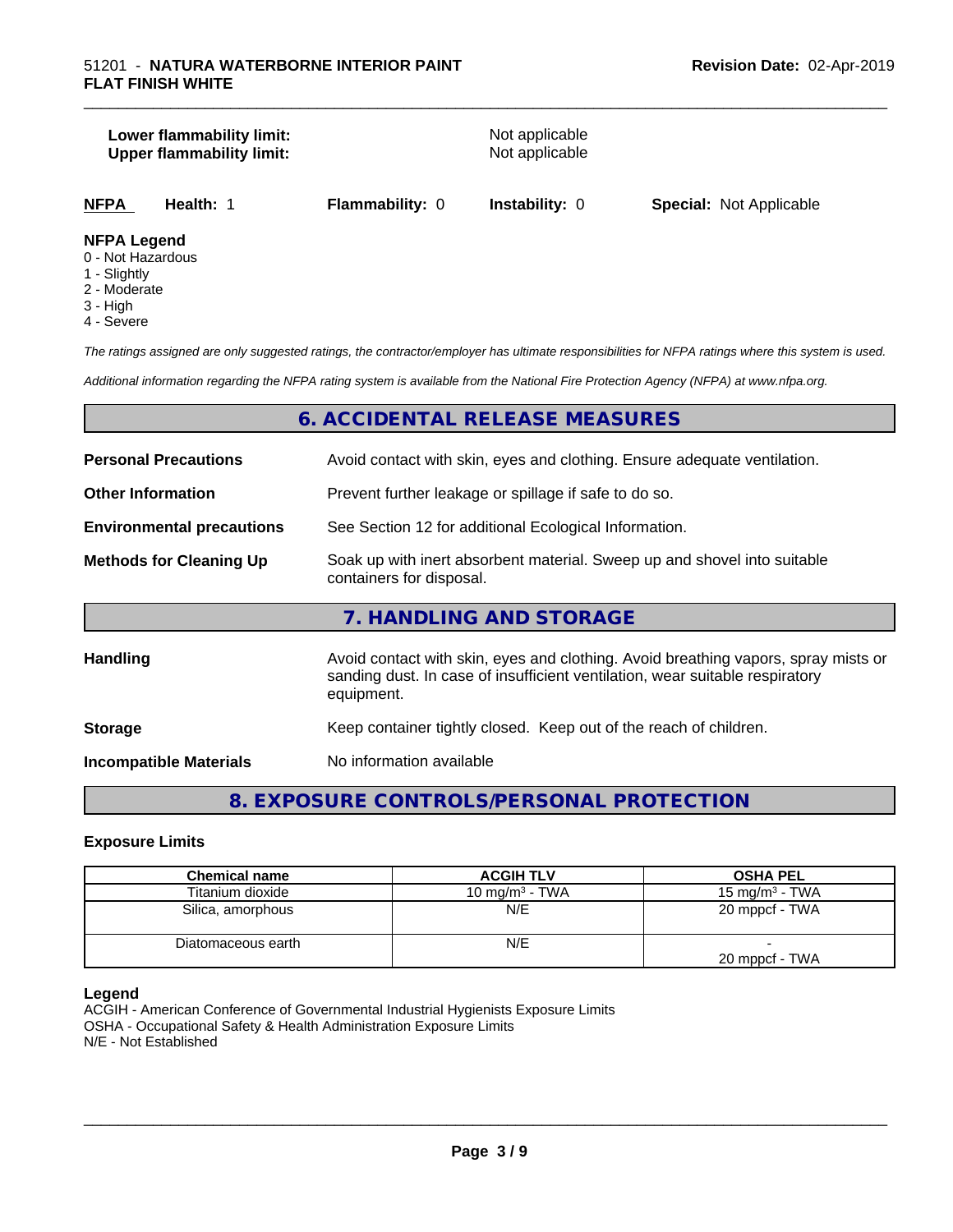| <b>Engineering Measures</b>          | Ensure adequate ventilation, especially in confined areas.                                                                          |
|--------------------------------------|-------------------------------------------------------------------------------------------------------------------------------------|
| <b>Personal Protective Equipment</b> |                                                                                                                                     |
| <b>Eye/Face Protection</b>           | Safety glasses with side-shields.                                                                                                   |
| <b>Skin Protection</b>               | Protective gloves and impervious clothing.                                                                                          |
| <b>Respiratory Protection</b>        | In case of insufficient ventilation wear suitable respiratory equipment.                                                            |
| <b>Hygiene Measures</b>              | Avoid contact with skin, eyes and clothing. Remove and wash contaminated<br>clothing before re-use. Wash thoroughly after handling. |

# **9. PHYSICAL AND CHEMICAL PROPERTIES**

| Appearance                           | liquid                   |
|--------------------------------------|--------------------------|
| Odor                                 | little or no odor        |
| <b>Odor Threshold</b>                | No information available |
| Density (Ibs/gal)                    | $11.9 - 12.1$            |
| <b>Specific Gravity</b>              | $1.42 - 1.45$            |
| рH                                   | No information available |
| <b>Viscosity (cps)</b>               | No information available |
| Solubility(ies)                      | No information available |
| <b>Water solubility</b>              | No information available |
| <b>Evaporation Rate</b>              | No information available |
| Vapor pressure                       | No information available |
| Vapor density                        | No information available |
| Wt. % Solids                         | $60 - 70$                |
| Vol. % Solids                        | $40 - 50$                |
| Wt. % Volatiles                      | $30 - 40$                |
| <b>Vol. % Volatiles</b>              | $50 - 60$                |
| <b>VOC Regulatory Limit (g/L)</b>    | 0                        |
| <b>Boiling Point (°F)</b>            | 212                      |
| <b>Boiling Point (°C)</b>            | 100                      |
| <b>Freezing Point (°F)</b>           | 32                       |
| <b>Freezing Point (°C)</b>           | 0                        |
| Flash Point (°F)                     | Not applicable           |
| Flash Point (°C)                     | Not applicable           |
| <b>Method</b>                        | Not applicable           |
| <b>Flammability (solid, gas)</b>     | Not applicable           |
| <b>Upper flammability limit:</b>     | Not applicable           |
| Lower flammability limit:            | Not applicable           |
| <b>Autoignition Temperature (°F)</b> | No information available |
| <b>Autoignition Temperature (°C)</b> | No information available |
| Decomposition Temperature (°F)       | No information available |
| Decomposition Temperature (°C)       | No information available |
| <b>Partition coefficient</b>         | No information available |

# little or no odor **No information available No information available Viscosity (cps)** No information available **No information available No information available Evaporation Rate** No information available **No information available No information available**<br>60 - 70 **Not applicable Not applicable** Not applicable **Flammability (solid, gas)** Not applicable **Not applicable Not applicable No information available Autoignition Temperature (°C)** No information available **No information available No information available**

# **10. STABILITY AND REACTIVITY**

| <b>Reactivity</b> |
|-------------------|
|                   |

**Not Applicable** 

**Chemical Stability Stable under normal conditions.** 

**Conditions to avoid Conditions to avoid Prevent from freezing.**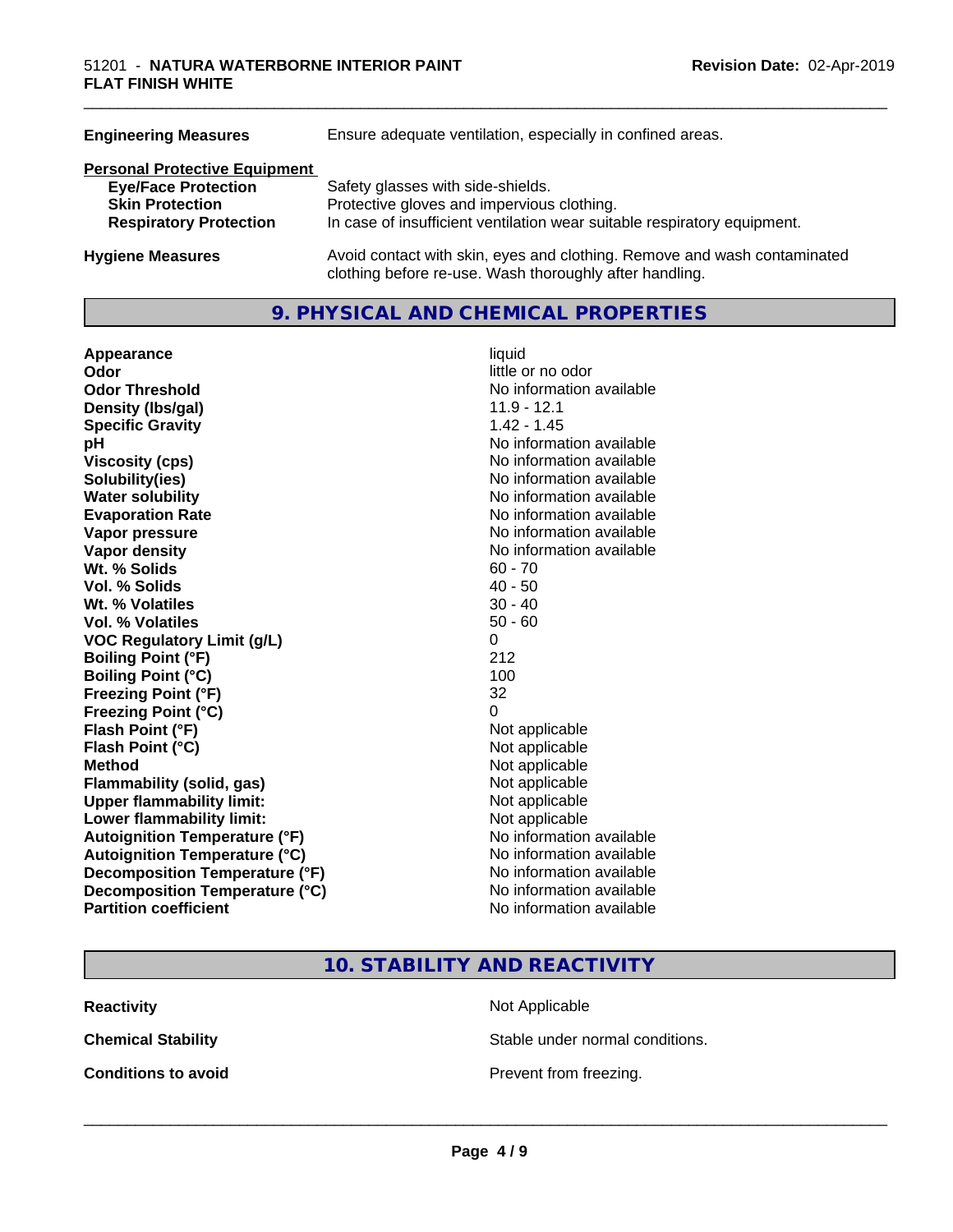| <b>Incompatible Materials</b>                                                                                                                                                                                                                                                                                             | No materials to be especially mentioned.                                                                                                                                                                                                                                                                                                                                                                                                                                       |
|---------------------------------------------------------------------------------------------------------------------------------------------------------------------------------------------------------------------------------------------------------------------------------------------------------------------------|--------------------------------------------------------------------------------------------------------------------------------------------------------------------------------------------------------------------------------------------------------------------------------------------------------------------------------------------------------------------------------------------------------------------------------------------------------------------------------|
| <b>Hazardous Decomposition Products</b>                                                                                                                                                                                                                                                                                   | None under normal use.                                                                                                                                                                                                                                                                                                                                                                                                                                                         |
| Possibility of hazardous reactions                                                                                                                                                                                                                                                                                        | None under normal conditions of use.                                                                                                                                                                                                                                                                                                                                                                                                                                           |
|                                                                                                                                                                                                                                                                                                                           | 11. TOXICOLOGICAL INFORMATION                                                                                                                                                                                                                                                                                                                                                                                                                                                  |
| <b>Product Information</b>                                                                                                                                                                                                                                                                                                |                                                                                                                                                                                                                                                                                                                                                                                                                                                                                |
| Information on likely routes of exposure                                                                                                                                                                                                                                                                                  |                                                                                                                                                                                                                                                                                                                                                                                                                                                                                |
| <b>Principal Routes of Exposure</b>                                                                                                                                                                                                                                                                                       | Eye contact, skin contact and inhalation.                                                                                                                                                                                                                                                                                                                                                                                                                                      |
| <b>Acute Toxicity</b>                                                                                                                                                                                                                                                                                                     |                                                                                                                                                                                                                                                                                                                                                                                                                                                                                |
| <b>Product Information</b>                                                                                                                                                                                                                                                                                                | No information available                                                                                                                                                                                                                                                                                                                                                                                                                                                       |
|                                                                                                                                                                                                                                                                                                                           | Symptoms related to the physical, chemical and toxicological characteristics                                                                                                                                                                                                                                                                                                                                                                                                   |
| <b>Symptoms</b>                                                                                                                                                                                                                                                                                                           | No information available                                                                                                                                                                                                                                                                                                                                                                                                                                                       |
|                                                                                                                                                                                                                                                                                                                           | Delayed and immediate effects as well as chronic effects from short and long-term exposure                                                                                                                                                                                                                                                                                                                                                                                     |
| Eye contact<br><b>Skin contact</b><br><b>Inhalation</b><br>Ingestion<br><b>Sensitization</b><br><b>Neurological Effects</b><br><b>Mutagenic Effects</b><br><b>Reproductive Effects</b><br><b>Developmental Effects</b><br><b>Target organ effects</b><br><b>STOT - single exposure</b><br><b>STOT - repeated exposure</b> | May cause slight irritation.<br>Substance may cause slight skin irritation.<br>May cause irritation of respiratory tract.<br>Ingestion may cause gastrointestinal irritation, nausea, vomiting and diarrhea.<br>No information available<br>No information available.<br>No information available.<br>No information available.<br>No information available.<br>No information available.<br>No information available<br>No information available<br>No information available. |

\_\_\_\_\_\_\_\_\_\_\_\_\_\_\_\_\_\_\_\_\_\_\_\_\_\_\_\_\_\_\_\_\_\_\_\_\_\_\_\_\_\_\_\_\_\_\_\_\_\_\_\_\_\_\_\_\_\_\_\_\_\_\_\_\_\_\_\_\_\_\_\_\_\_\_\_\_\_\_\_\_\_\_\_\_\_\_\_\_\_\_\_\_

#### **Numerical measures of toxicity**

**The following values are calculated based on chapter 3.1 of the GHS document**

| <b>ATEmix (oral)</b>   | 19866 mg/kg |
|------------------------|-------------|
| <b>ATEmix (dermal)</b> | 37494 mg/kg |

#### **Component Information**

| Chemical name                  | Oral LD50             | Dermal LD50           | Inhalation LC50        |
|--------------------------------|-----------------------|-----------------------|------------------------|
| Titanium dioxide<br>13463-67-7 | $> 10000$ mg/kg (Rat) |                       |                        |
| Silica, amorphous<br>7631-86-9 | $>$ 5000 mg/kg (Rat)  | > 2000 mg/kg (Rabbit) | $> 2.2$ mg/L (Rat) 1 h |
| Kaolin, calcined<br>92704-41-1 | $>$ 2000 mg/kg (Rat)  |                       |                        |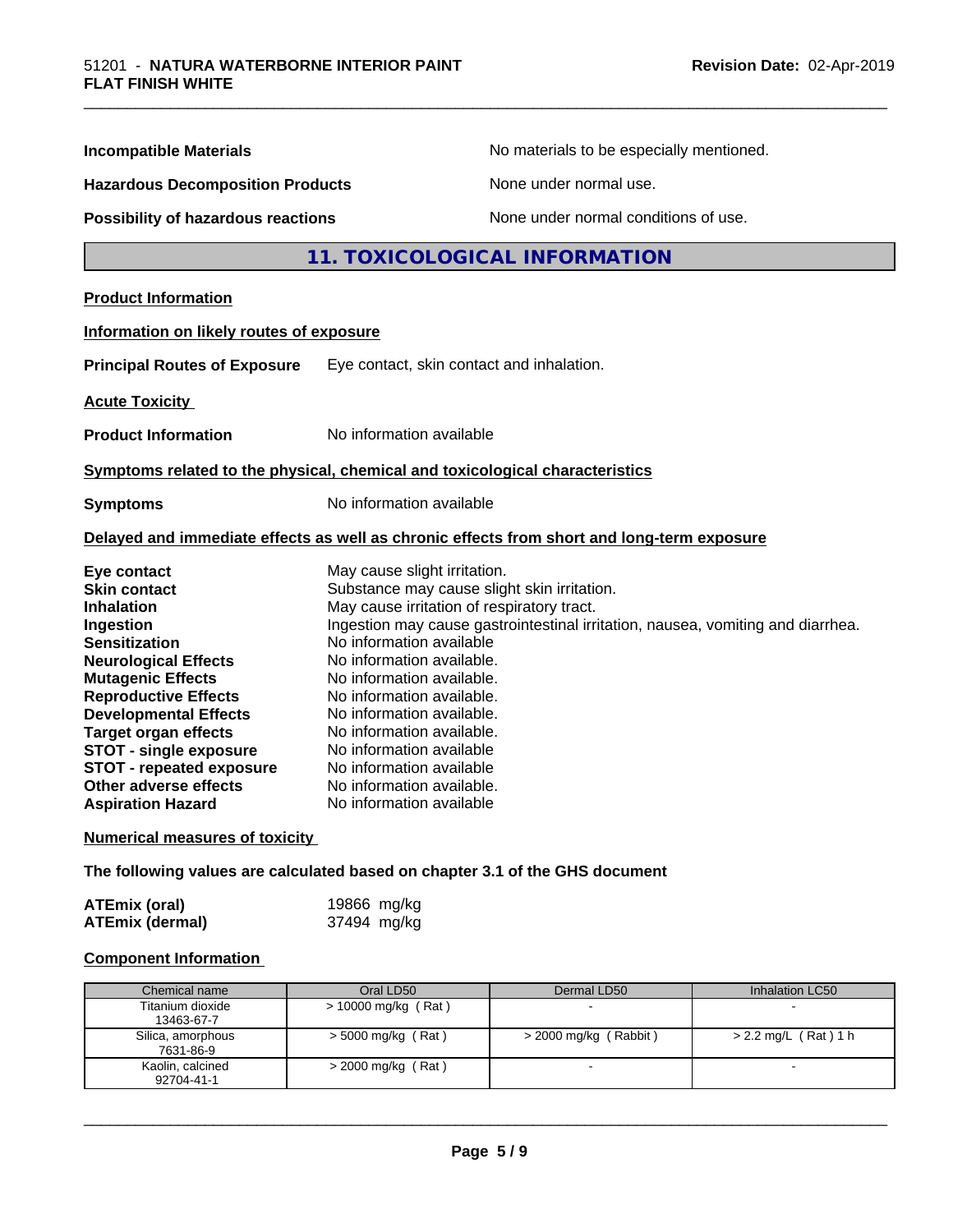#### **Carcinogenicity**

*The information below indicateswhether each agency has listed any ingredient as a carcinogen:.*

| <b>Chemical name</b>                    | <b>IARC</b>               | <b>NTP</b> | <b>OSHA</b> |
|-----------------------------------------|---------------------------|------------|-------------|
|                                         | .<br>2B<br>Possible Human |            | Listed      |
| بالمواقعة المراد<br>dioxide<br>Titanium | Carcinogen                |            |             |

\_\_\_\_\_\_\_\_\_\_\_\_\_\_\_\_\_\_\_\_\_\_\_\_\_\_\_\_\_\_\_\_\_\_\_\_\_\_\_\_\_\_\_\_\_\_\_\_\_\_\_\_\_\_\_\_\_\_\_\_\_\_\_\_\_\_\_\_\_\_\_\_\_\_\_\_\_\_\_\_\_\_\_\_\_\_\_\_\_\_\_\_\_

• Although IARC has classified titanium dioxide as possibly carcinogenic to humans (2B), their summary concludes: "No significant exposure to titanium dioxide is thought to occur during the use of products in which titanium dioxide is bound to other materials, such as paint."

#### **Legend**

IARC - International Agency for Research on Cancer NTP - National Toxicity Program OSHA - Occupational Safety & Health Administration

**12. ECOLOGICAL INFORMATION**

# **Ecotoxicity Effects**

The environmental impact of this product has not been fully investigated.

#### **Product Information**

#### **Acute Toxicity to Fish**

No information available

#### **Acute Toxicity to Aquatic Invertebrates**

No information available

#### **Acute Toxicity to Aquatic Plants**

No information available

#### **Persistence / Degradability**

No information available.

#### **Bioaccumulation**

No information available.

#### **Mobility in Environmental Media**

No information available.

#### **Ozone**

No information available

#### **Component Information**

#### **Acute Toxicity to Fish**

Titanium dioxide  $LC50:$  > 1000 mg/L (Fathead Minnow - 96 hr.)

#### **Acute Toxicity to Aquatic Invertebrates**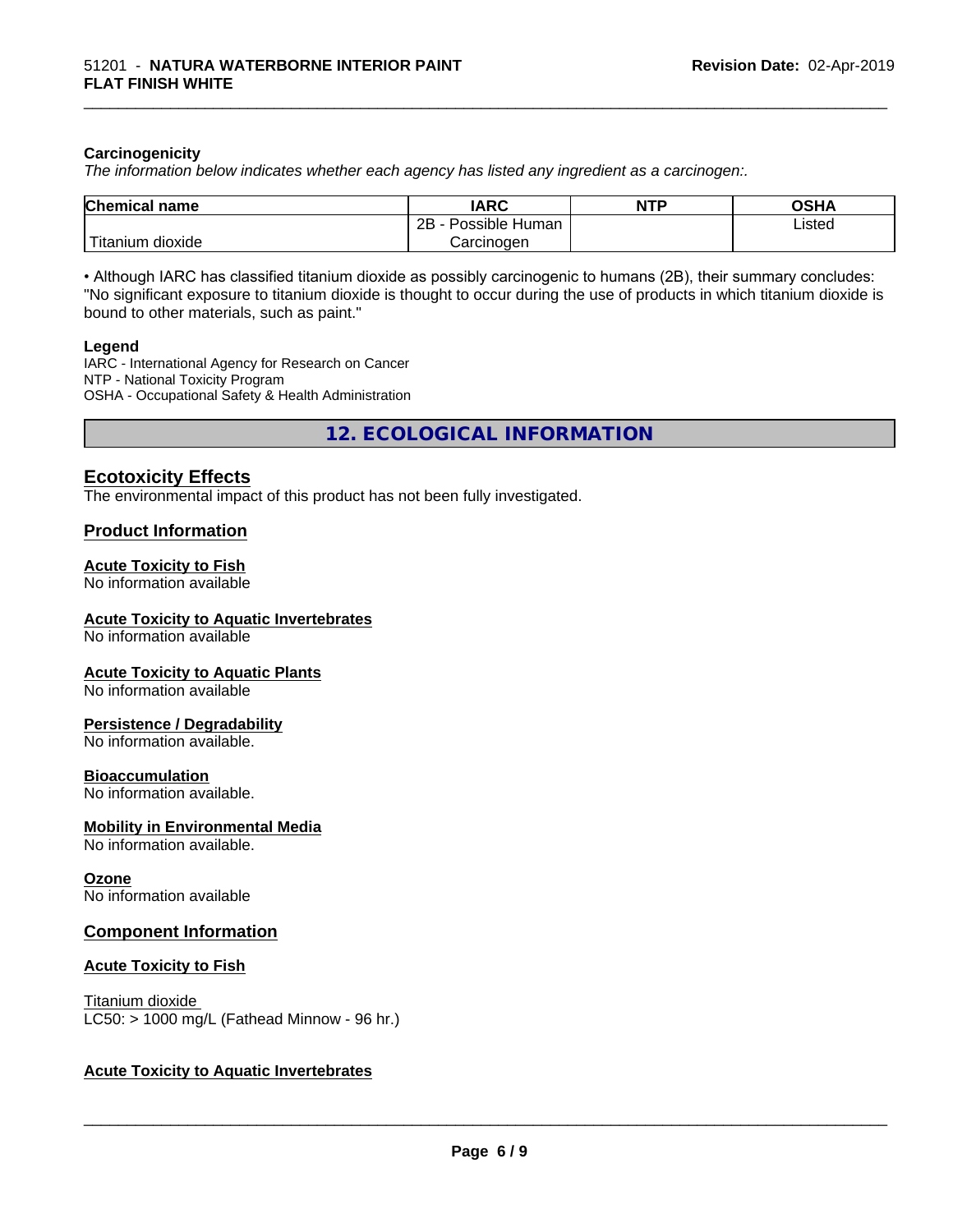#### No information available

#### **Acute Toxicity to Aquatic Plants**

No information available

|                              | 13. DISPOSAL CONSIDERATIONS                                                                                                                                                                                               |
|------------------------------|---------------------------------------------------------------------------------------------------------------------------------------------------------------------------------------------------------------------------|
| <b>Waste Disposal Method</b> | Dispose of in accordance with federal, state, and local regulations. Local<br>requirements may vary, consult your sanitation department or state-designated<br>environmental protection agency for more disposal options. |
|                              | 14. TRANSPORT INFORMATION                                                                                                                                                                                                 |
| <b>DOT</b>                   | Not regulated                                                                                                                                                                                                             |
| <b>ICAO/IATA</b>             | Not regulated                                                                                                                                                                                                             |
| <b>IMDG/IMO</b>              | Not regulated                                                                                                                                                                                                             |
|                              | <b>15. REGULATORY INFORMATION</b>                                                                                                                                                                                         |

\_\_\_\_\_\_\_\_\_\_\_\_\_\_\_\_\_\_\_\_\_\_\_\_\_\_\_\_\_\_\_\_\_\_\_\_\_\_\_\_\_\_\_\_\_\_\_\_\_\_\_\_\_\_\_\_\_\_\_\_\_\_\_\_\_\_\_\_\_\_\_\_\_\_\_\_\_\_\_\_\_\_\_\_\_\_\_\_\_\_\_\_\_

# **International Inventories**

| <b>TSCA: United States</b> | Yes - All components are listed or exempt. |
|----------------------------|--------------------------------------------|
| <b>DSL: Canada</b>         | Yes - All components are listed or exempt. |

# **Federal Regulations**

| SARA 311/312 hazardous categorization |  |
|---------------------------------------|--|
|---------------------------------------|--|

| Acute health hazard               | N٥ |
|-----------------------------------|----|
| Chronic Health Hazard             | N٥ |
| Fire hazard                       | Nο |
| Sudden release of pressure hazard | N٥ |
| Reactive Hazard                   | N٥ |

#### **SARA 313**

Section 313 of Title III of the Superfund Amendments and Reauthorization Act of 1986 (SARA). This product contains a chemical or chemicals which are subject to the reporting requirements of the Act and Title 40 of the Code of Federal Regulations, Part 372:

*None*

**Clean Air Act,Section 112 Hazardous Air Pollutants (HAPs) (see 40 CFR 61)** This product contains the following HAPs:

*None*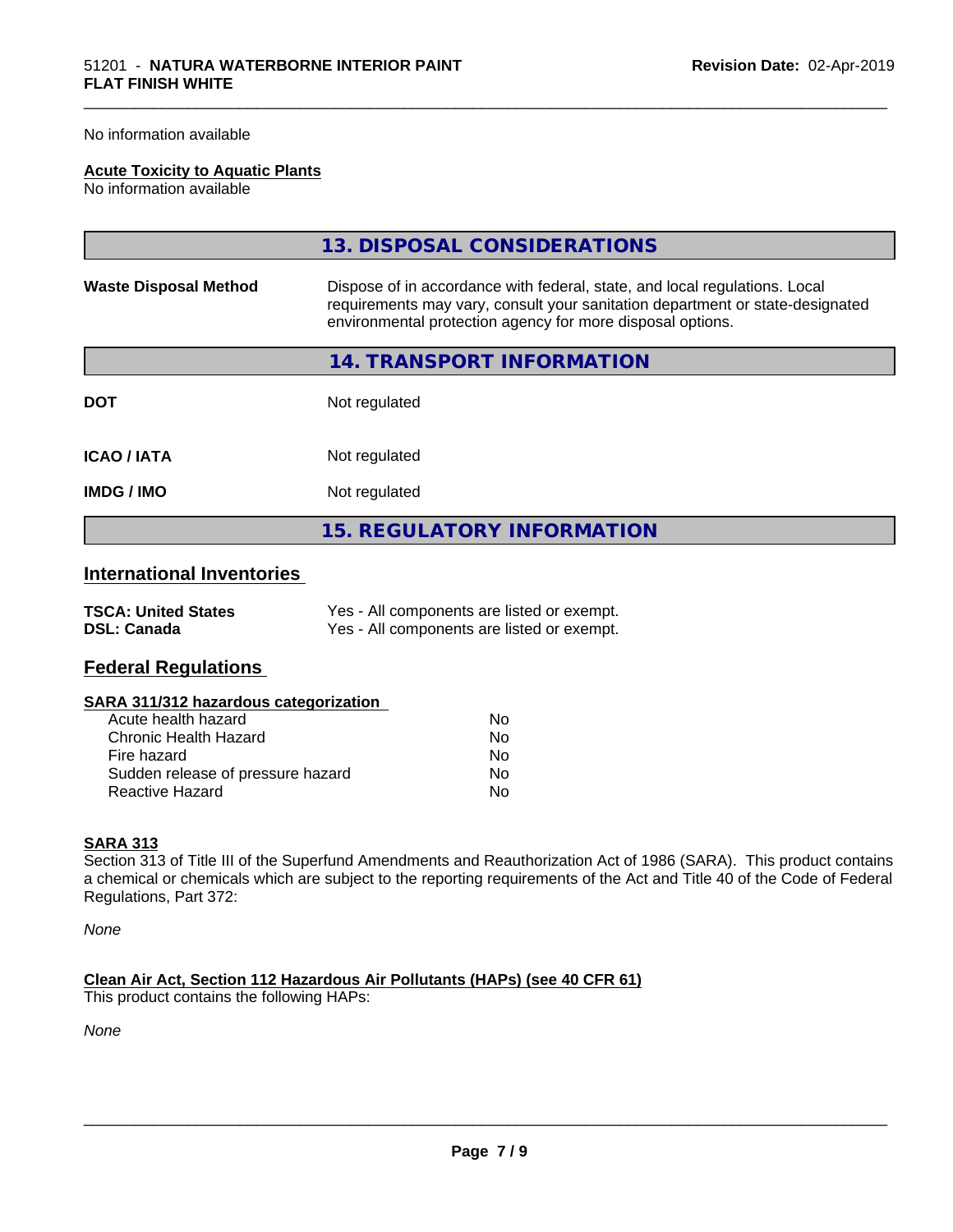# **US State Regulations**

#### **State Right-to-Know**

| <b>Chemical name</b> | <b>Massachusetts</b> | <b>New Jersey</b> | Pennsylvania |
|----------------------|----------------------|-------------------|--------------|
| Titanium dioxide     |                      |                   |              |
| Silica, amorphous    |                      |                   |              |
| Diatomaceous earth   |                      |                   |              |

\_\_\_\_\_\_\_\_\_\_\_\_\_\_\_\_\_\_\_\_\_\_\_\_\_\_\_\_\_\_\_\_\_\_\_\_\_\_\_\_\_\_\_\_\_\_\_\_\_\_\_\_\_\_\_\_\_\_\_\_\_\_\_\_\_\_\_\_\_\_\_\_\_\_\_\_\_\_\_\_\_\_\_\_\_\_\_\_\_\_\_\_\_

# **Legend**

X - Listed

# **16. OTHER INFORMATION**

| HMIS - | Health: 1 | <b>Flammability: 0</b> | <b>Reactivity: 0 PPE: -</b> |  |
|--------|-----------|------------------------|-----------------------------|--|
|        |           |                        |                             |  |

#### **HMIS Legend**

- 0 Minimal Hazard
- 1 Slight Hazard
- 2 Moderate Hazard
- 3 Serious Hazard
- 4 Severe Hazard
- \* Chronic Hazard
- X Consult your supervisor or S.O.P. for "Special" handling instructions.

*Note: The PPE rating has intentionally been left blank. Choose appropriate PPE that will protect employees from the hazards the material will present under the actual normal conditions of use.*

*Caution: HMISÒ ratings are based on a 0-4 rating scale, with 0 representing minimal hazards or risks, and 4 representing significant hazards or risks. Although HMISÒ ratings are not required on MSDSs under 29 CFR 1910.1200, the preparer, has chosen to provide them. HMISÒ ratings are to be used only in conjunction with a fully implemented HMISÒ program by workers who have received appropriate HMISÒ training. HMISÒ is a registered trade and service mark of the NPCA. HMISÒ materials may be purchased exclusively from J. J. Keller (800) 327-6868.*

 **WARNING!** If you scrape, sand, or remove old paint, you may release lead dust. LEAD IS TOXIC. EXPOSURE TO LEAD DUST CAN CAUSE SERIOUS ILLNESS, SUCH AS BRAIN DAMAGE, ESPECIALLY IN CHILDREN. PREGNANT WOMEN SHOULD ALSO AVOID EXPOSURE.Wear a NIOSH approved respirator to control lead exposure. Clean up carefully with a HEPA vacuum and a wet mop. Before you start, find out how to protect yourself and your family by contacting the National Lead Information Hotline at 1-800-424-LEAD or log on to www.epa.gov/lead.

| <b>Prepared By</b>                               | <b>Product Stewardship Department</b><br>Benjamin Moore & Co.<br>101 Paragon Drive<br>Montvale, NJ 07645<br>800-225-5554 |  |
|--------------------------------------------------|--------------------------------------------------------------------------------------------------------------------------|--|
| <b>Revision Date:</b><br><b>Revision Summary</b> | 02-Apr-2019<br>Not available                                                                                             |  |

Disclaimer

The information contained herein is presented in good faith and believed to be accurate as of the effective date shown above. This information is furnished without warranty of any kind. Employers should use this information only as a **supplement to other information gathered by them and must make independent determination of suitability and** completeness of information from all sources to assure proper use of these materials and the safety and health of